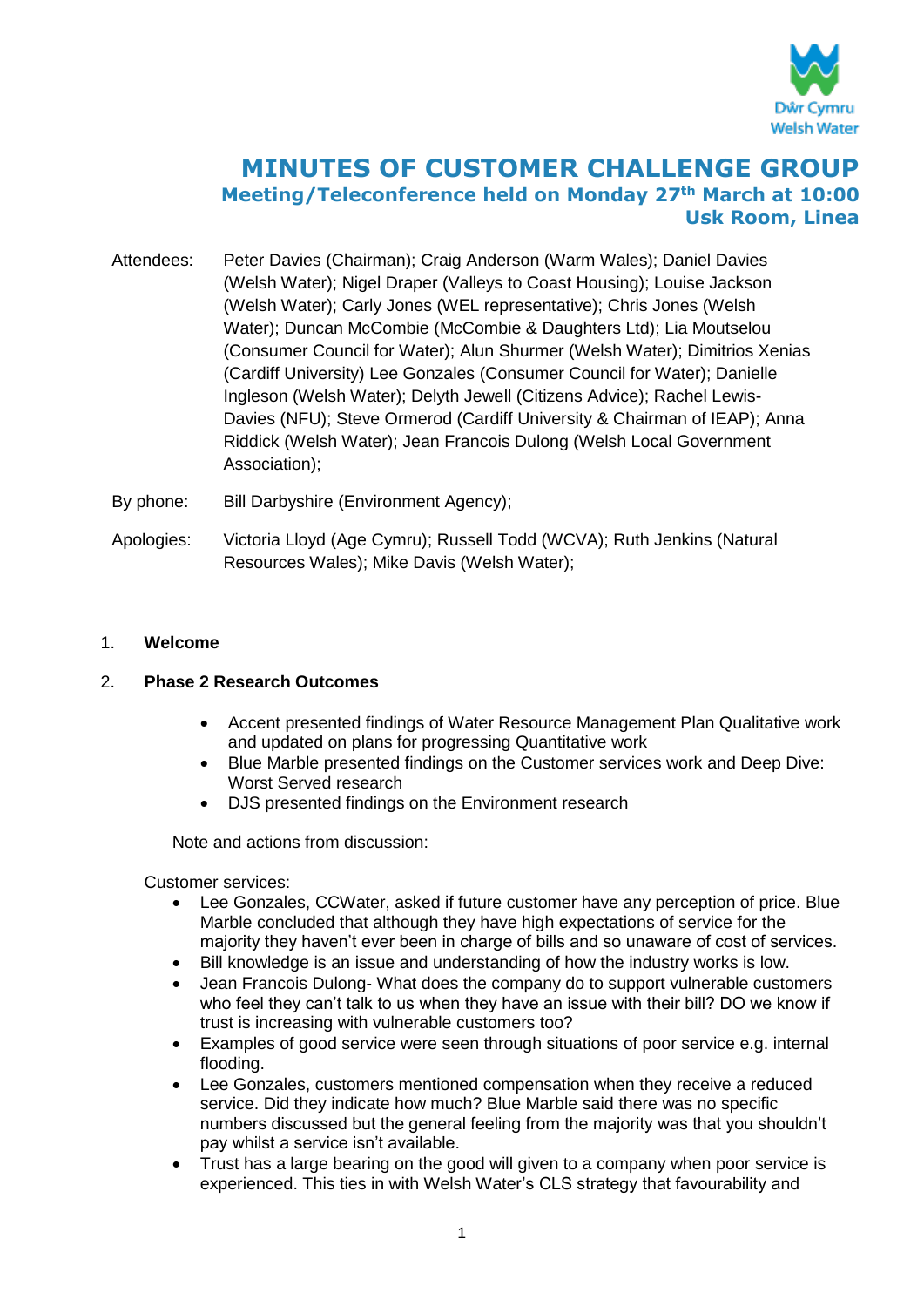familiarity lead to increasing Trust.

 Good lessons in this research for us and other non-profit organisations. How do Welsh Water plan to share this learning wider?

Deep Dives: Worst Served:

- Tom Taylor, CCWater, noted that the difference in perception between staff on the ground and head office shows the need for Welsh Water Management to be more visible.
- Lee Gonzales, CCWater, would like for us to note the interesting segmentation of vulnerable customers in this piece of research. There were a higher than normal number of customers identified as vulnerable but very few of these customers were on assistance schemes from welsh water. This may be because we have perceived them as vulnerable but they may not perceive themselves as vulnerable and therefore have not come forward to ask for support.
- Welsh Water to go back and see how vulnerable segment fit into PR19 vulnerable customer definition.
- Duncan McCombie, how to Welsh Water decide on the big investments made? Do local area managers have input? Alun Shurmer discussed the use of Investment Manager tool in making these decisions. Welsh Water are looking into how we can provide more local influence and empowerment but as these issues are sometimes very low cost or very high cost but benefitting a small number of people they don't end up high on a priority list.
- Dimitrios noted how proactive Northern Power Grid are with customers with repeat issues using things like newsletters and blogs. Welsh water should consider any useful learnings from them.
- Lee Gonzales, CCWater, will we ever have no worst served customers? Cost benefit will always prioritise customer's circumstances but Welsh Water 2050 strategy will look to mitigate this and set out our strategy for those customers.
- Peter Davies recognised that this was an uncommon piece of research on an important topic so it is good news that Welsh Water are engaging with these customers.

**Environment** 

- Noted that SME/Micro business involvement was low- hard to recruit. DJS clarified that qualitative work doesn't always have a statistically representative sample but it always aims to have representation from a similar demographic to our customer base.
- Duncan McCombie, did water dependant businesses have a different opinion to other businesses? This has sometimes influenced opinions in other surveys but here we did not see a differing option.
- Jean Francois Dulong- How far did the research go to inform on the future of water abstraction? Did customers make links between river water quality, abstraction and cost to serve? Understanding of abstraction as a term is limited but once explained customers were quick to recognise the impact that water abstracting could have on the environment

Accent WRMP

- Welsh Water should try to get video diaries with customers next time there are any hosepipe bands. This will help in future customer engagement.
- Tom Taylor commented on the communications of our metering strategy and how it should be an easy transaction for people.

## 3. **Triangulation framework**

 Triangulation principles presented and accepted a sound basis for further work by CCG members. Welsh Water has engaged with PWC to produce this framework and PWC will continue to support in the delivery of phase 1.